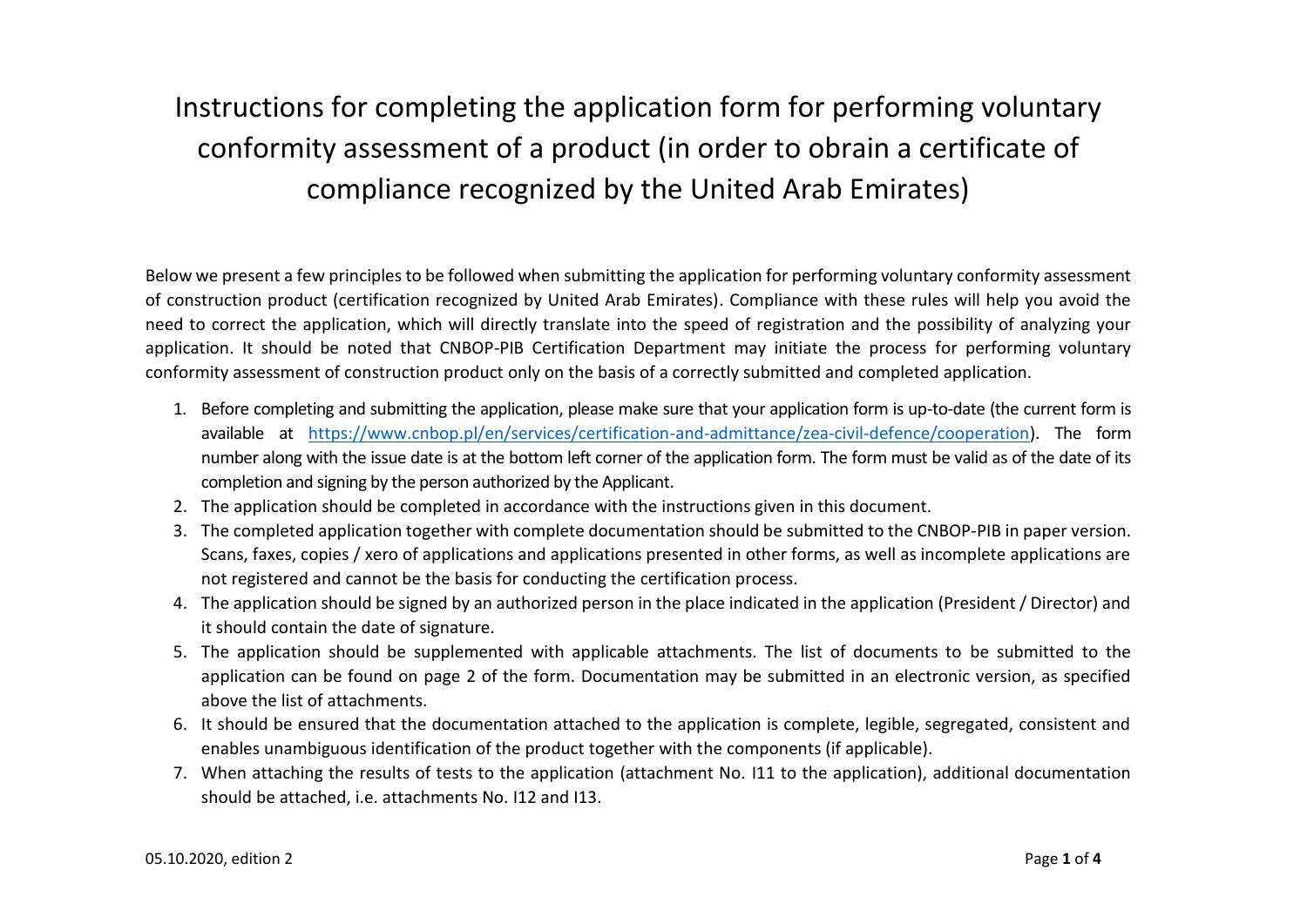| Using the indicated fields, select the type of process for which you are applying |  |  |  |  |
|-----------------------------------------------------------------------------------|--|--|--|--|
|-----------------------------------------------------------------------------------|--|--|--|--|

The listed points must be completed for a given process

Below we present tips on completing selected points of the application form for performing voluntary conformity assessment of a product (in order to obrain a certificate of compliance recognized by the United Arab Emirates).

|  |   | Wnioskuje o /   apply for:                                                               |                |                  |                                                                             |                                            |                                 | Please provide the following:                           | Prosimy o udostępnienie następujących informacji:                                                                                                                                                   |                                                                    |
|--|---|------------------------------------------------------------------------------------------|----------------|------------------|-----------------------------------------------------------------------------|--------------------------------------------|---------------------------------|---------------------------------------------------------|-----------------------------------------------------------------------------------------------------------------------------------------------------------------------------------------------------|--------------------------------------------------------------------|
|  |   | przeprowadzenie dobrowolnej oceny zgodności wyrobu budowlanego                           |                |                  |                                                                             |                                            |                                 | A, B, C, D1, E, F, G, H, I1, I2, 13, I4, I6, I7, I8, I9 |                                                                                                                                                                                                     |                                                                    |
|  |   | performing voluntary conformity assessment of construction product                       |                |                  |                                                                             |                                            | Opcionalnie / O                 |                                                         |                                                                                                                                                                                                     |                                                                    |
|  |   | przeprowadzenie dobrowolnej oceny zgodności wyrobu (nie będącego wyrobem budowlanym)     |                |                  |                                                                             |                                            | A, B, C, D2, E                  |                                                         |                                                                                                                                                                                                     | Using the indicated fields, select the purpose of the              |
|  |   | performing voluntary conformity assessment of product (not being a construction product) |                |                  |                                                                             |                                            | Opcjonalnie † (                 |                                                         |                                                                                                                                                                                                     | application (issuing the certificate or changing the certificate)  |
|  |   | Zakres procesu:                                                                          |                |                  | WYDANIE CERTYFIKATU / ISSUING A CERTIFICATE                                 |                                            |                                 |                                                         |                                                                                                                                                                                                     |                                                                    |
|  |   | Scope of the process:                                                                    |                |                  | ZMIANA ZAKRESU WYDANEGO DOKUMENTU<br>CHANGE OF THE SCOPE OF ISSUED DOCUMENT |                                            | Nr / No:                        |                                                         |                                                                                                                                                                                                     | Provide the name and type of the product                           |
|  | B | Nazwa i typ wyrobu:<br>Name and type of the product:                                     |                |                  |                                                                             |                                            |                                 |                                                         |                                                                                                                                                                                                     | Provide the number of the already issued document                  |
|  |   | Numer certyfikatu CNBOP-PIB (CPR) /<br>świadectwa dopuszczenia:                          | 1438 -         |                  | Nr wydania:                                                                 |                                            |                                 | Data v vd                                               | in case of a change                                                                                                                                                                                 |                                                                    |
|  | C | No. of CNBOP-PIB certificate (CPR) /                                                     |                |                  | Issue No.:                                                                  | (Certyfikaty CPR / CPR certificates)       |                                 | Issue ate                                               |                                                                                                                                                                                                     | Provide CPR / certificate of admittance number on                  |
|  |   | admittance                                                                               |                |                  |                                                                             |                                            |                                 |                                                         |                                                                                                                                                                                                     |                                                                    |
|  |   | Techniczny dokument odniesienia:<br>Technical reference document:                        |                |                  |                                                                             |                                            |                                 | Wybierz normę / Choose standard                         |                                                                                                                                                                                                     | the basis of which the UAE certificate will be issued              |
|  |   |                                                                                          | D <sub>1</sub> |                  |                                                                             |                                            | Wybierz normę / Choose standard |                                                         |                                                                                                                                                                                                     |                                                                    |
|  | D |                                                                                          |                |                  |                                                                             | <del>Wybierz normę / Choose standard</del> |                                 |                                                         | Select a technical reference document                                                                                                                                                               |                                                                    |
|  |   |                                                                                          |                |                  |                                                                             |                                            |                                 | Wybierz norme / Choose standard                         |                                                                                                                                                                                                     |                                                                    |
|  |   |                                                                                          | D <sub>2</sub> |                  |                                                                             |                                            |                                 |                                                         | EN 60598-2-22 Oprawy oświetleniowe - Część 2-22: Wymagania szczegółowe - Oprawy oświetleniowe do<br>oświetlenia awaryjnego / Luminaires. Particular requirements. Luminaires for emergency lighting |                                                                    |
|  |   |                                                                                          |                | Nazwa / Name:    |                                                                             |                                            |                                 |                                                         |                                                                                                                                                                                                     |                                                                    |
|  |   |                                                                                          |                |                  |                                                                             |                                            |                                 |                                                         |                                                                                                                                                                                                     | Provide full information identifying product Manufacturer          |
|  | Е | Producent wyrobu:                                                                        |                | Adres / Address: |                                                                             |                                            |                                 |                                                         |                                                                                                                                                                                                     |                                                                    |
|  |   | Product manufacturer:                                                                    |                | Kraj / Country:  |                                                                             |                                            |                                 |                                                         |                                                                                                                                                                                                     |                                                                    |
|  |   |                                                                                          |                |                  | NIP / National tax identification No.:                                      |                                            |                                 |                                                         |                                                                                                                                                                                                     | Using the indicated fields, select who is applying for the process |
|  | F | Wnioskodawca / Applicant:                                                                |                |                  |                                                                             |                                            |                                 |                                                         |                                                                                                                                                                                                     |                                                                    |
|  |   | Producent / Manufacturer:                                                                |                |                  | Nazwa i adres jak wyżej / Name and address as above                         |                                            |                                 |                                                         |                                                                                                                                                                                                     |                                                                    |
|  |   |                                                                                          |                | Nazwa / Name:    |                                                                             |                                            |                                 |                                                         |                                                                                                                                                                                                     |                                                                    |
|  |   | Upoważniony przedstawiciel                                                               |                | Adres / Address: |                                                                             |                                            |                                 |                                                         |                                                                                                                                                                                                     | At this point indicate data identifying the manufacturing site     |
|  |   | producenta<br>Manufacturer's authorised representative:                                  |                |                  |                                                                             |                                            |                                 |                                                         |                                                                                                                                                                                                     | with full data. If there is more than one manufacturing site, then |
|  |   | (Patrz załacznik nr H8 / See attachment No. H8)                                          |                | Kraj / Country:  |                                                                             |                                            |                                 |                                                         | all manufacturing plants should be indicated                                                                                                                                                        |                                                                    |
|  |   |                                                                                          |                |                  | NIP / National tax identification No.:                                      |                                            |                                 |                                                         |                                                                                                                                                                                                     |                                                                    |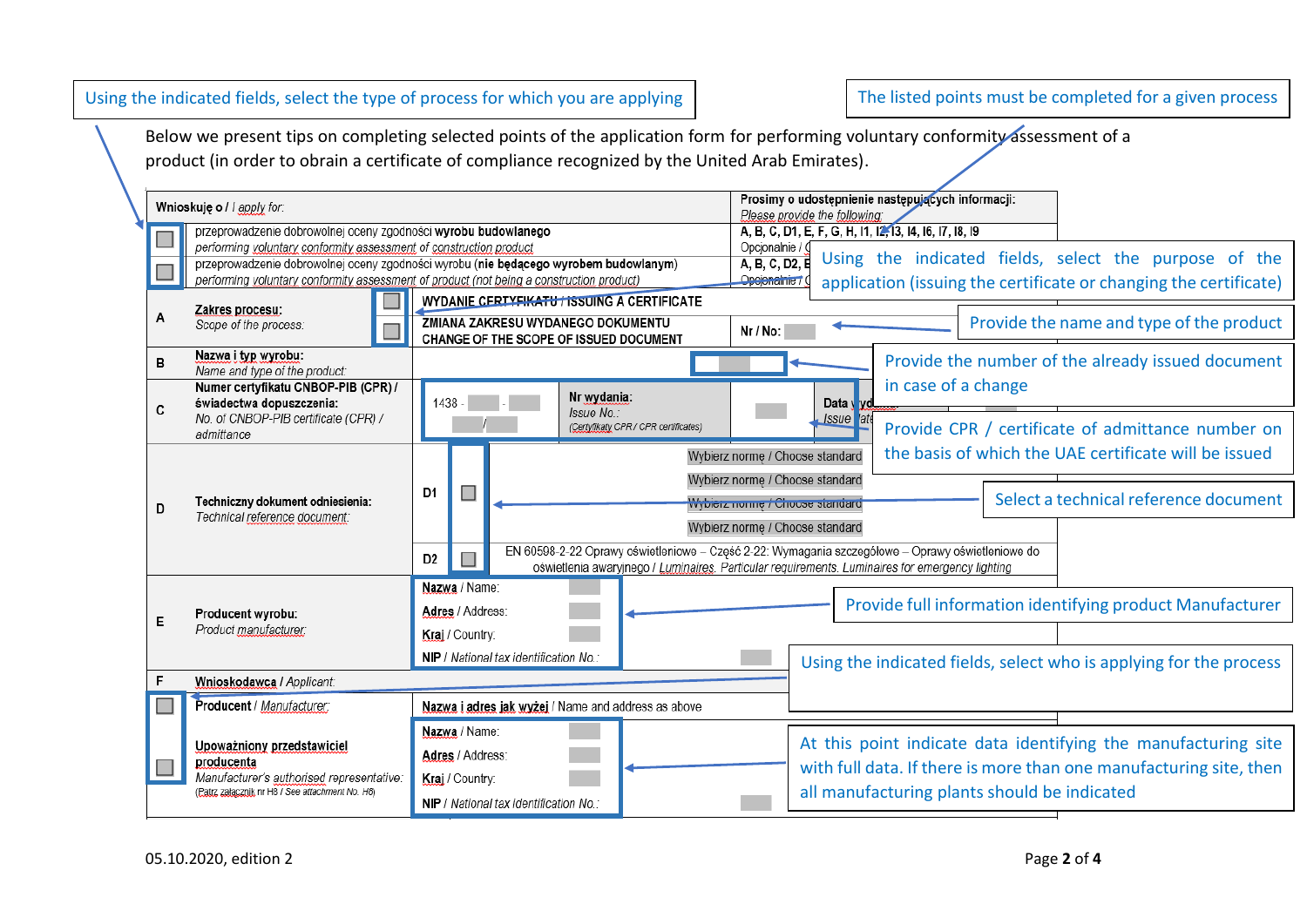|                                                                                                                               | Zakład produkcyjny / Manufacturing site: **<br>(** miejsce /-a, gdzie prowadzony jest montaż końcowy lub co<br>najmniej końcowe badania przedmiotowego wyrobu / location /-s<br>where final assembly or at least final testing of the relevant<br>product is performed) | Nazwa / Name:<br>Adres / Address:<br>Kraj / Country:    |                                                                                                 |         | Provide the data identifying the manufacturing plant<br>along with its full data. If there is more than one<br>manufacturing site then all plants shall be indicated |  |  |
|-------------------------------------------------------------------------------------------------------------------------------|-------------------------------------------------------------------------------------------------------------------------------------------------------------------------------------------------------------------------------------------------------------------------|---------------------------------------------------------|-------------------------------------------------------------------------------------------------|---------|----------------------------------------------------------------------------------------------------------------------------------------------------------------------|--|--|
| G                                                                                                                             | <b>Zakład (2) / Site (2):</b><br>(wypełnić, gdy więcej niż jeden zakład)<br>(fill in if there is more than one site)                                                                                                                                                    | Nazwa / Name:<br>Adres / Address:<br>Kraj / Country:    |                                                                                                 |         |                                                                                                                                                                      |  |  |
|                                                                                                                               | Zakład (3) / Site (3):<br>(wypełnić, gdy więcej niż dwa zakłady)<br>(fill in if there is more than two sites)                                                                                                                                                           | Nazwa / Name:<br>Adres / Address:<br>Kraj / Country:    |                                                                                                 |         |                                                                                                                                                                      |  |  |
| Osoba upoważniona do kontaktów<br>z Jednostką Certyfikującą CNBOP-PIB:                                                        |                                                                                                                                                                                                                                                                         | Imie i nazwisko / Name and surname:<br>Telefon / Phone: | Dane podmiotu (gdy inne niż Wnioskod wca) / Data of entity (when different from the Applicant): | e-mail: |                                                                                                                                                                      |  |  |
| н<br>Person authorized to contact CNBOP-PIB<br>Certification Department:<br>(Patrz załącznik nr H10 / See attachment No. H10) |                                                                                                                                                                                                                                                                         | Nazwa / Name:<br>Adres / Address:<br>Kraj / Country:    |                                                                                                 |         | At this point, provide the name and surname of the person<br>authorized to contact the Certification Department along<br>with all contact details                    |  |  |
| WYPEŁNIA CNBOP-PIB / TO BE FILLED IN BY CNBOP-PIB                                                                             |                                                                                                                                                                                                                                                                         |                                                         |                                                                                                 |         |                                                                                                                                                                      |  |  |
|                                                                                                                               | Data złożenia / Submission date                                                                                                                                                                                                                                         | Data rejestracji / Registration date                    |                                                                                                 |         | Numer wniosku / Application number                                                                                                                                   |  |  |
|                                                                                                                               | Data oceny warunków produkcji<br>Date of assessment of production conditions                                                                                                                                                                                            | Raport z dnia / Report of                               | Numer umowy / Agreement pumber                                                                  |         | Numer wydanego dokumentu<br>Number of issued document                                                                                                                |  |  |
|                                                                                                                               |                                                                                                                                                                                                                                                                         |                                                         |                                                                                                 |         | These fields should be left blank $-$ the Certification<br>Department completes them                                                                                 |  |  |